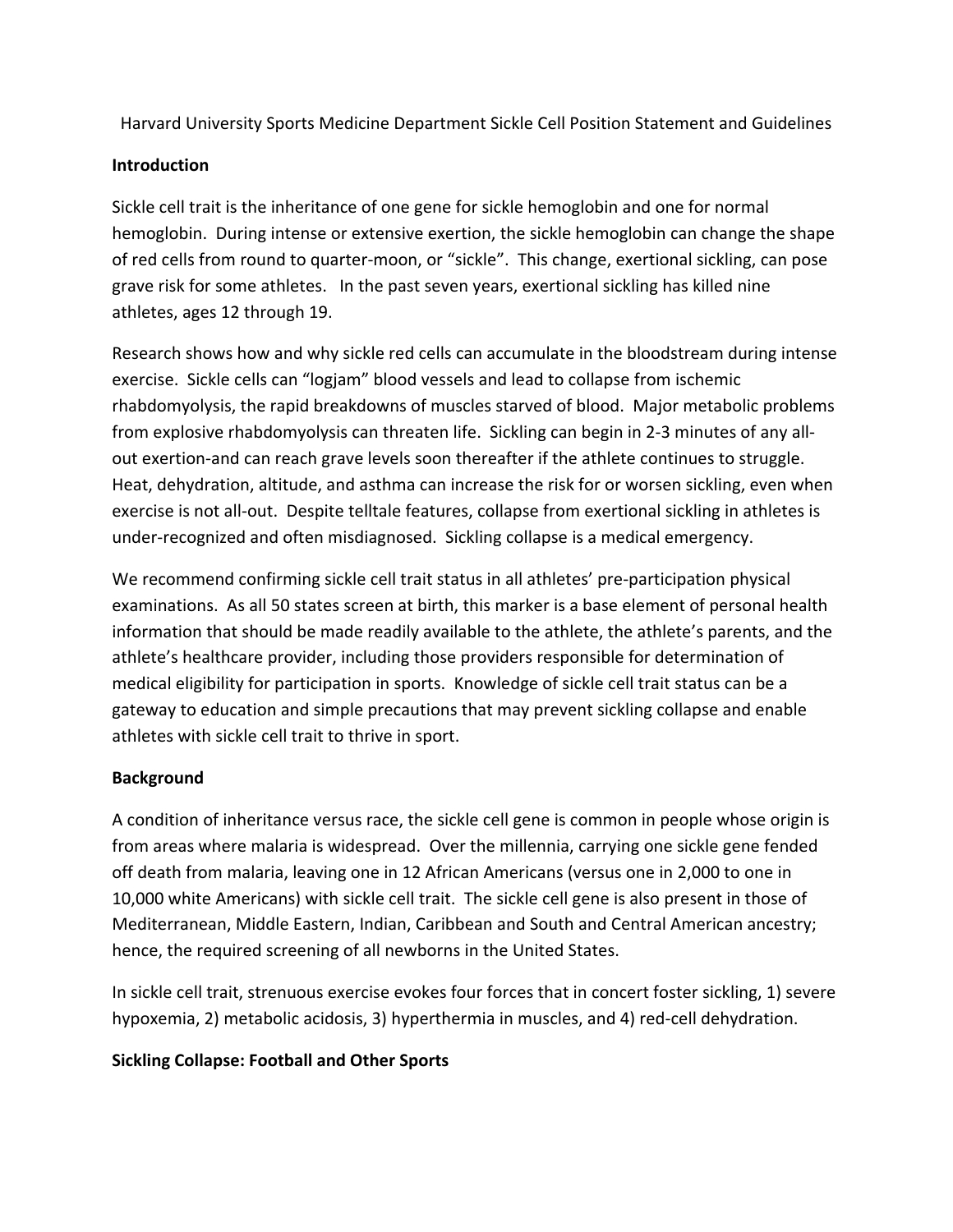In the past four decades, exertional sickling has killed at least 15 football players. The setting and syndrome in most are similar. Sickling players may be on-field only briefly, sprinting only 800-1,600 meters, often early in the season. Sickling can also occur during repetitive running of hills or stadium steps, during intense sustained strength training, if the temp increases late in intense one‐hour drills, or at the end of practice when players run "gassers." Sickling can even occur rarely in a game, as when a running back is in constant action during a long frantic drive downfield.

Sickling collapse is not limited to football. It has occurred in both aerobic and anaerobic sports. Sickling can begin in only 2‐3 minutes of sprinting or in any other all out exertion activity.

## **Sickling Collapse**

Sickling collapse has been mistaken for cardiac collapse or heat collapse. But unlike sickling collapse, cardiac collapse tends to be "instantaneous," has no "cramping" with it, and the athlete (with ventricular fibrillation) who hits the ground no longer walks. Unlike heat collapse, sickling collapse often occurs within the first half hour on-field, as during initial wind sprints. Core temperature is not greatly elevated.

Sickling is often confused with heat cramping but athletes who have had both syndromes know the difference, as indicated by the following distinctions:

- 1. Heat cramping often has a prodrome of muscle twinges; whereas sickling has none
- 2. The pain is different‐heat cramping pain is more excruciating
- 3. What stops the athlete is different‐heat crampers hobble to a halt with "locked‐ up" muscles, while sickling players slum to the ground with weak muscles
- 4. Physical findings are different‐heat crampers writhe in pain, with muscles visibly contracted and rock‐hard; whereas sicklers lie fairly still, not yelling in pain with muscles that look and feel normal
- 5. The response is different‐sickling players caught early and treated right recover faster than players with major heat cramping

This is not to say that all athletes who sickle present exactly the same way. How they react differs, including some stoic players who just stop, saying "I can't go on". As the player rests, sickle red cells regain oxygen in the lungs and most then revert to normal shape, and the athlete soon feels good again and ready to continue. This self‐limiting feature surely saves lives.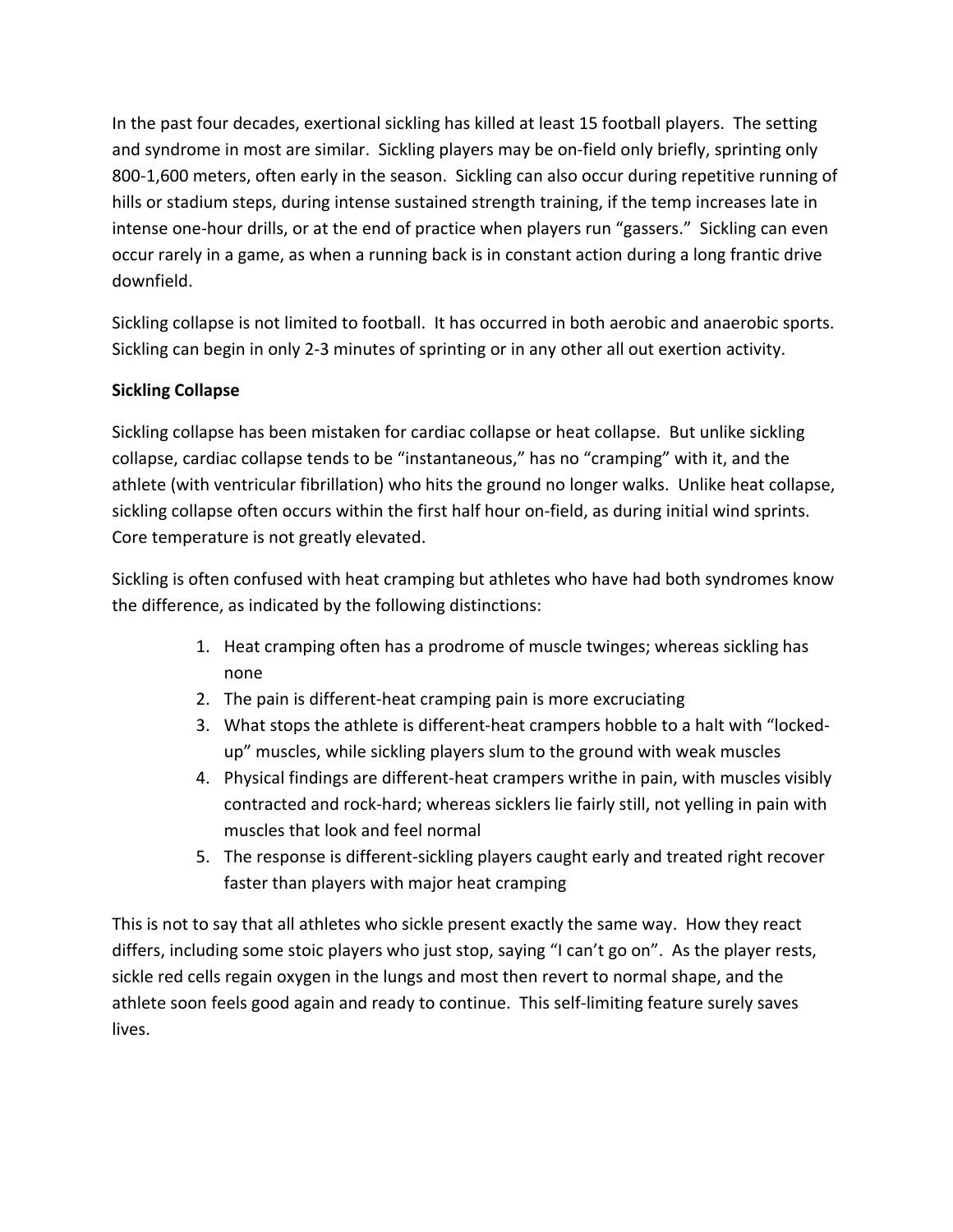### **Precautions and Treatment**

No sickle‐cell athlete is ever disqualified, because simple precautions seem to suffice. For the athlete with sickle cell trait, the following guidelines should be adhered to:

- 1. Build up slowly in training with pace progressions, allowing longer periods of rest and recovery between repetitions.
- 2. Encourage participation in preseason strength and conditioning programs to enhance the preparedness of athletes for performance testing which should be sports‐specific. Athletes with sickle cell trait should be excluded from participation in performance tests such as mile runs, serial sprints, etc., as several deaths have occurred from participation in this setting.
- 3. Cessation of activity with onset of symptoms (muscle cramping, pain, swelling, weakness, tenderness, inability to "catch breath", fatigue).
- 4. If sickle‐cell trait athletes can set their own pace, they seem to do fine.
- 5. All athletes should participate in a year-round periodized strength and condition program that is consistent with individual needs, goals, abilities and sport‐specific demands. Athletes with sickle cell trait who perform repetitive high speed sprints and/or interval training that induces high levels of lactic acid should be allowed extended recovery between repetitions since this type of condition poses special risks to these athletes.
- 6. Ambient heat stress, dehydration, asthma, illness, and altitude predispose the athlete with sickle cell to an onset of crisis in physical exertion.
	- a. Adjust work/rest cycles for environmental heat stress
	- b. Emphasize hydration
	- c. Control asthma
	- d. No workout if an athlete with sickle trait is ill
	- e. Watch closely the athlete with sickle cell trait who is new to altitude. Modify training and have supplemental oxygen available for competitions.
- 7. Educate to create an environment that encourages athletes with sickle cell trait to report any symptoms immediately; any signs or symptoms such as fatigue, difficulty breathing, leg or low back pain, or leg or low back cramping in an athlete with sickle cell trait should be assumed to be sickling.

In the event of a sickling collapse, treat it as a medical emergency by doing the following:

- 1. Check Vital signs.
- 2. Administer high-flow oxygen, 15 lpm (if available), with a non-rebreather face mask.
- 3. Cool the athlete, if necessary.